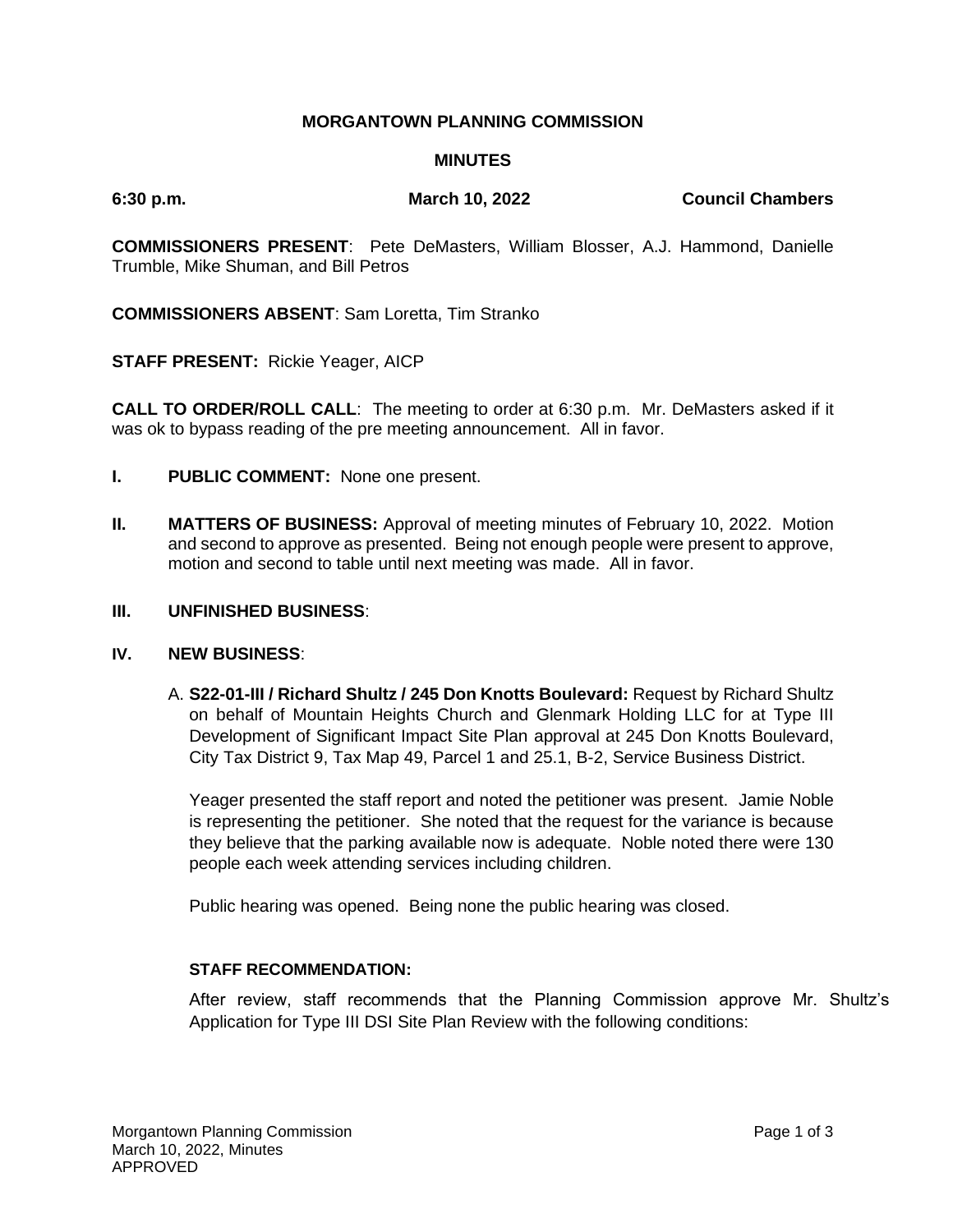1. The City's Board of Zoning Appeals grants the applicant variance relief from Table 1365.04.01: Minimum Off-Street Parking Requirements of the Planning and Zoning Code, to require at least 86 parking spaces in accordance with the site plan provided.

- 2. The following modifications are made to all three site plan sheets submitted:
- a. Add a scale and north point arrow.
- 3. The following modifications are made to site plan sheet 1:
- a. Address of the property owner and developer
- b. Add existing zoning designation (B-2)
- c. Add name of adjacent property owners
- d. Add a vicinity map

Demaster's asked for clarification on the parking requirements. Yeager noted the petitioner is requesting less parking then required by code. Will be presented to BZA next week.

Motion and second to approve. Vote was unanimous.

B. **MNS22-03 / CMB Properties / 825-835 West Virginia Avenue:** Request by Seth Wilson on behalf of CMB Properties for minor subdivision (boundary adjustment) of 825, 827, 829, 831, 833 and 835 West Virginia Avenue, City Tax District 9, Tax Map 48, Parcels 13 and 15, R-1A, Single-Family Residential District.

Yeager presented the staff report and noted the petitioner was present.

DeMasters asked about having two separate units on one lot. Yeager stated that according to the City Attorney's office and since it is non-conforming the line can be moved.

CMD Properties were present, no comments but would answer questions from the public.

Public hearing was opened. Being none, it was closed.

## **STAFF RECOMMENDATION:**

After review, staff recommends that the Planning Commission approve the minor subdivision application with the following conditions:

1. That the petitioner submits at least three (3) original final plat documents, including all access/utility easements, signed, and sealed by a surveyor licensed in the State of West Virginia for the Planning Commission President's signature.

That the final plat is recorded at the Monongalia County Courthouse within thirty (30) days of receiving the executed plat.